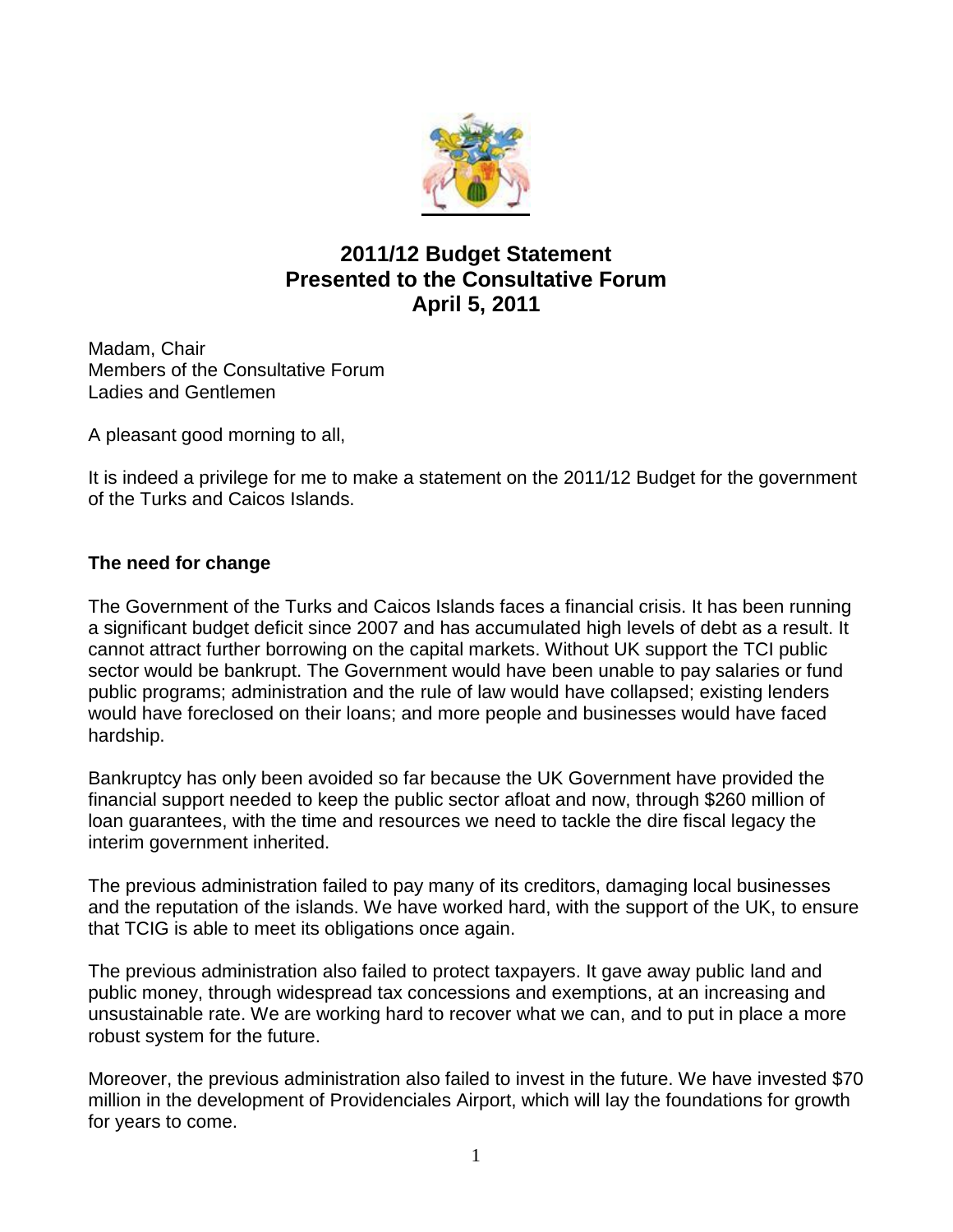The UK Government-backed financial support package which is now in place buys us the time we need to tackle the fiscal crisis. The package has allowed us to refinance TCIG's high level of debt at much lower cost, and provides enough money for the deficits that will continue into 2012/13 even with new budget measures. As a result, future debt service costs will be reduced considerably and this will provide further resources for us to continue to provide key services.

The UK has also funded the costs of the SIPT and the civil recovery process, as well as police costs incurred to combat the spike in violent crime in the last financial year, providing an extra \$10.5 million to TCIG for this purpose. I am glad to report that the UK has now also provided a further one-off \$3.2 million grant to support public service reform.

The UK support does not, however, provide money to reverse previous spending cuts or fund significant new expenditure; instead it provides a one-off opportunity to take the fiscal measures needed to bring revenue and spending into line. We have no alternative other than to balance TCIG's budget by raising revenues and cutting spending; like any household or business, the public sector cannot continue to live beyond its means. Achieving this is not only essential to avoid the spectre of default; it will also provide a major boost to the economy by allowing payments to be made to local businesses and restoring confidence that the Turks and Caicos Islands are financially secure and a good place for investment.

Tackling the severe and structural fiscal problems and achieving a fiscal surplus in the financial year ending March 2013 will be tough. We must stabilise the Government's finances now, though, to ensure a quick path out of the current economic difficulties to a more prosperous TCI in future. Being well on course to achieve this is a key milestone towards setting a date for elections.

It's worth reviewing how this crisis came about.

National accounts statistics suggest the economy doubled in size in real terms between 2002 and 2008, but that growth was neither balanced nor sustainable. It was fueled by rapid growth over a short period of time in public administration and construction.

In fact, over this period public sector spending expanded three fold, far exceeding growth in public revenues despite increasing sales of Crown land. This heavy and growing reliance on the public sector and the construction industry for employment and incomes increased the vulnerability of the economy to external shocks. The global financial meltdown and property crash in 2008 brought growth to an abrupt halt.

The tax system was never able to generate sufficient recurring revenues to cover such a high level of public spending. The tax base is too narrow, it is easily avoided by some, and it weighs too heavily on some groups and sectors of the economy, notably lower income groups and the hospitality industry.

In addition the tax base has been eroded by generous exemptions and concessions granted in the past, together with inadequate administration, collection and enforcement. Tax revenues peaked at around of 24% of GDP in 2006, but have since fallen to around 16% of GDP. In dollar terms, the peak was in 2008/09, at \$220 million, falling to around \$120 million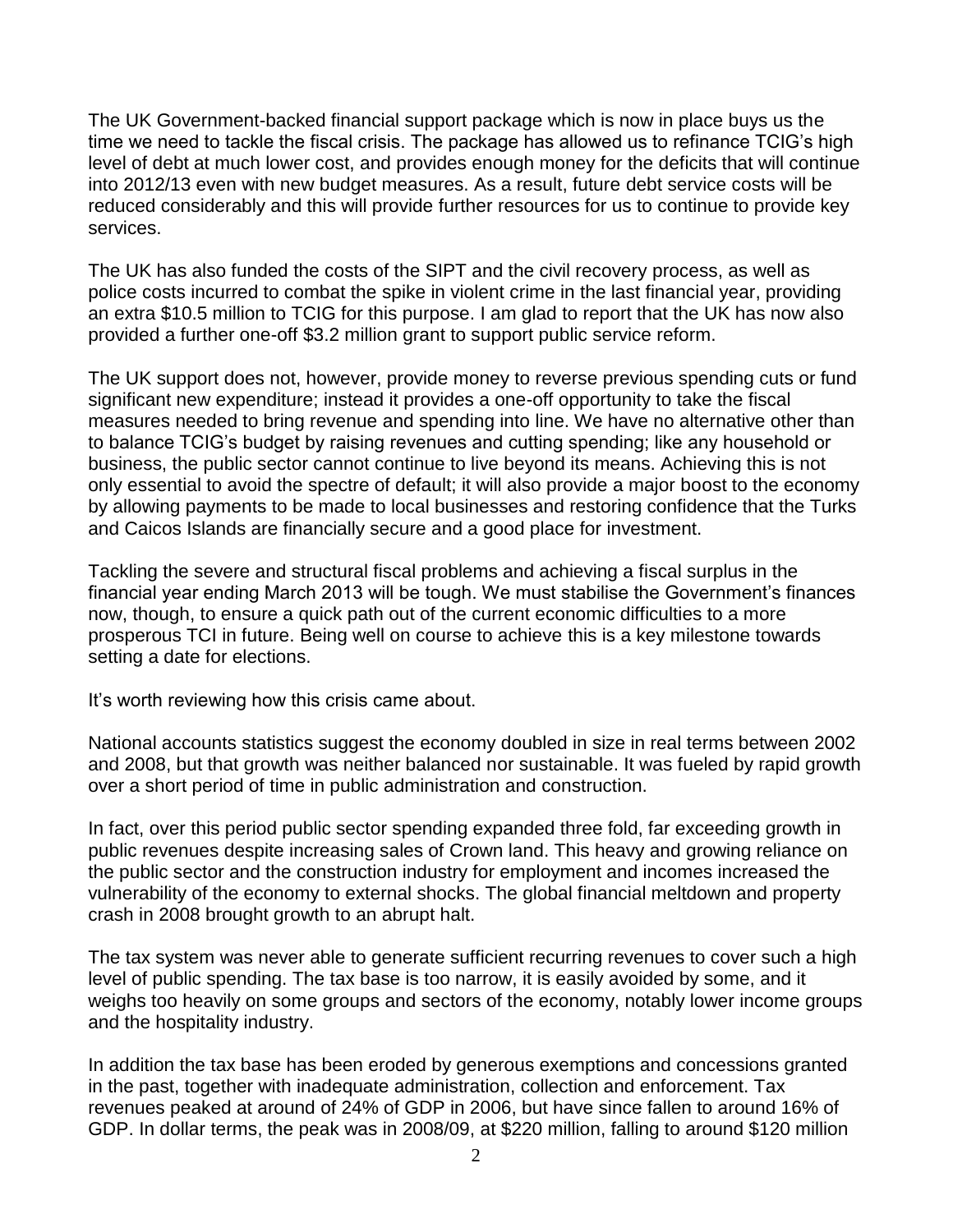in 2010/11. Yet, due to the commitments made by the previous administration, we have only been able to cut government spending to around \$170 million on a recurrent basis, of which more than \$70 million is spent on personnel.

The result has been a growing structural deficit which will continue to grow unless there are significant reforms. Expanding the TCI economy is vital, but this will not close the deficit fast enough to avoid defaulting on our debts without the measures set out in this budget.

The US economy remains weak, but modest medium term growth is possible if the TCI economy is able to modernise and diversify. Forecasters suggest the Caribbean could grow at around 4% per year, largely driven by tourism. The major new investment in an extended Providenciales International Airport which is underway is vital for TCI to share in this growth. The airport has already attracted new flight operators, with the prospect of increased competition for airspace and lower fares.

At the same time there is increasing interest from external investors keen to develop branded hotels in the islands. Although the cost and availability of significant private finance for real estate investments remain restricted globally, the Government is optimistic that some new projects will be announced over the next year. However, TCI must also seek to grow other sectors including agriculture, fishing, education and medical tourism to provide alternative jobs and incomes, and the government has put a number of measures in place to assist these and other areas of business.

We will continue to invest in affordable economic stimulus measures and in administrative and legal reforms to encourage this growth and diversification, but this needs to be accompanied by wide-ranging public sector reform to improve the openness and competitiveness of the business and economic environment.

Our aim is to restore and firmly embed the principles of sound financial management, sustainable development and good governance. This will help rebuild confidence in TCI and its ability to manage its public finances. We are committed first and foremost to effective police, criminal justice and immigration services, so that people can live, visit and work in the Turks and Caicos Islands in safety. We also need to achieve the milestones set out in last year's Written Ministerial Statement in order to pave the way for elections as soon as possible. And we need to reform our public services to make them fit for the future.

Against this background, any TCI government faces tough choices. It needs to modernise its tax system to improve the efficiency of collection, expand the tax base and increase revenues, and it must cut wasteful public expenditures and implement public sector reforms to improve value for money. The same is true of many other countries, both regionally and globally, that are taking similar action to control their public sector finances and reduce their indebtedness.

#### **Revenue measures**

The need to reform TCIG's tax system has been recognised for many years, and last year the Roe Report set out a number of options for change. Since September 2010 we have been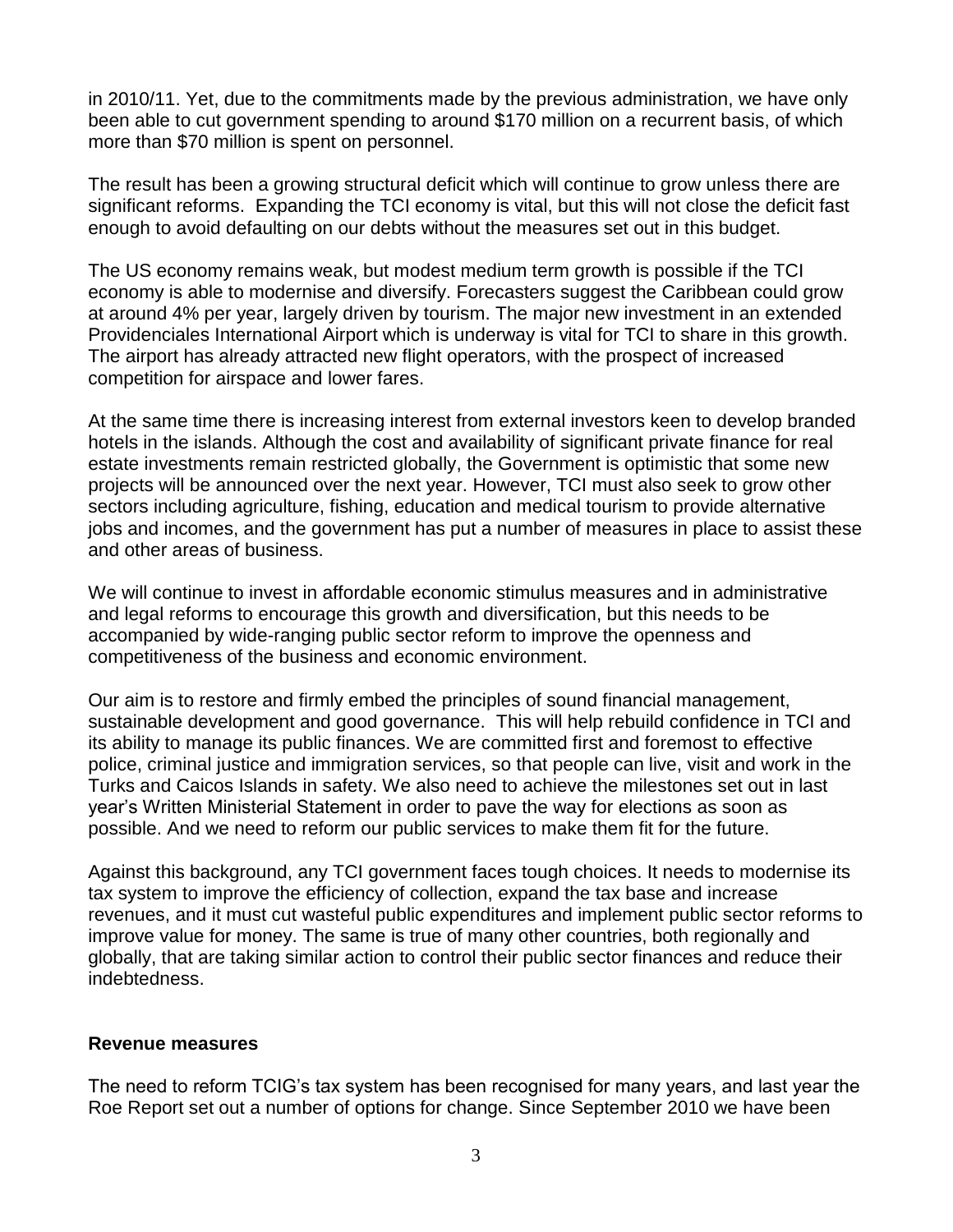working with EU experts to develop these into a feasible set of proposals that will both reform the tax system and help close the budget gap over the next two years.

These proposals have been the subject of widespread consultation, including a series of meetings with members of the business community, the two Chambers of Commerce, the Turks and Caicos Real Estate and Hotels Associations, radio and TV broadcasts, and meetings with the businesses and sectors directly affected. We're grateful to those who took the time to attend the meetings or to comment in other ways.

Government must take decisions that are in the long term interests of the economy and balance the competing needs of families, consumers, employees, different business sectors and the public sector. We have therefore taken stock of the results of the consultation process and, where sensible and feasible, have adjusted the recommendations to produce a package of measures as part of the 2011/12 budget .

First of all, taking account of both practical considerations and the strong views expressed by local businesses and others, we have ruled out the introduction of an income tax. We have also heard the case against a property tax and ruled that out too. The cornerstone of the new, reformed tax system for the medium term is the introduction of a **Value Added Tax**. VAT is a broadly-based consumption tax which has been successfully introduced in countries worldwide, including many smaller economies with a heavy reliance on tourism. In the Caribbean, it has been successfully implemented in Barbados, Jamaica, Trinidad and Tobago, the Dominican Republic, Haiti, Belize, Dominica, Grenada, Guyana, Antigua and Barbuda, and St Kitts and Nevis, and it is in the process of being implemented in St. Lucia, and St. Vincent and the Grenadines. In many instances the revenues raised by VAT have been well ahead of projections, reflecting its efficiency as a tax and its self-policing nature.

VAT will provide a stable source of revenue for TCIG. The current tax system creates distortions and impede economic growth. The proposed VAT will remove many of these distortions by imposing a single rate on domestic and imported goods and services with few exceptions, and will improve competitiveness. The full crediting of VAT on capital investments will also lower the cost of investment for many businesses. This economic boost will help to ease the country's fiscal position.

Introducing VAT will, however, require a significant amount of preparation, especially given the poor state of revenue collection within TCIG, and the lack of readiness within the wider economy. We therefore need to put in place a number of temporary measures to pave the way to VAT, close the budget gap, and avoid a default. We expect that most of these will fall away, together with a number of existing taxes, when VAT is introduced in 2013/14.

Together, these measures will raise revenues to around \$160 million in 2011/12, rising to around \$190 million by 2013/14. This, along with cuts in expenditure, will put us well on the road to financial sustainability, and allow us to start to repay debt, and build reserves for future investment and to withstand the shocks to which a small island nation is vulnerable.

I will now outline the temporary measures that are required to close the budget gap while we prepare for the introduction of VAT, first those relating to changes to existing revenue streams.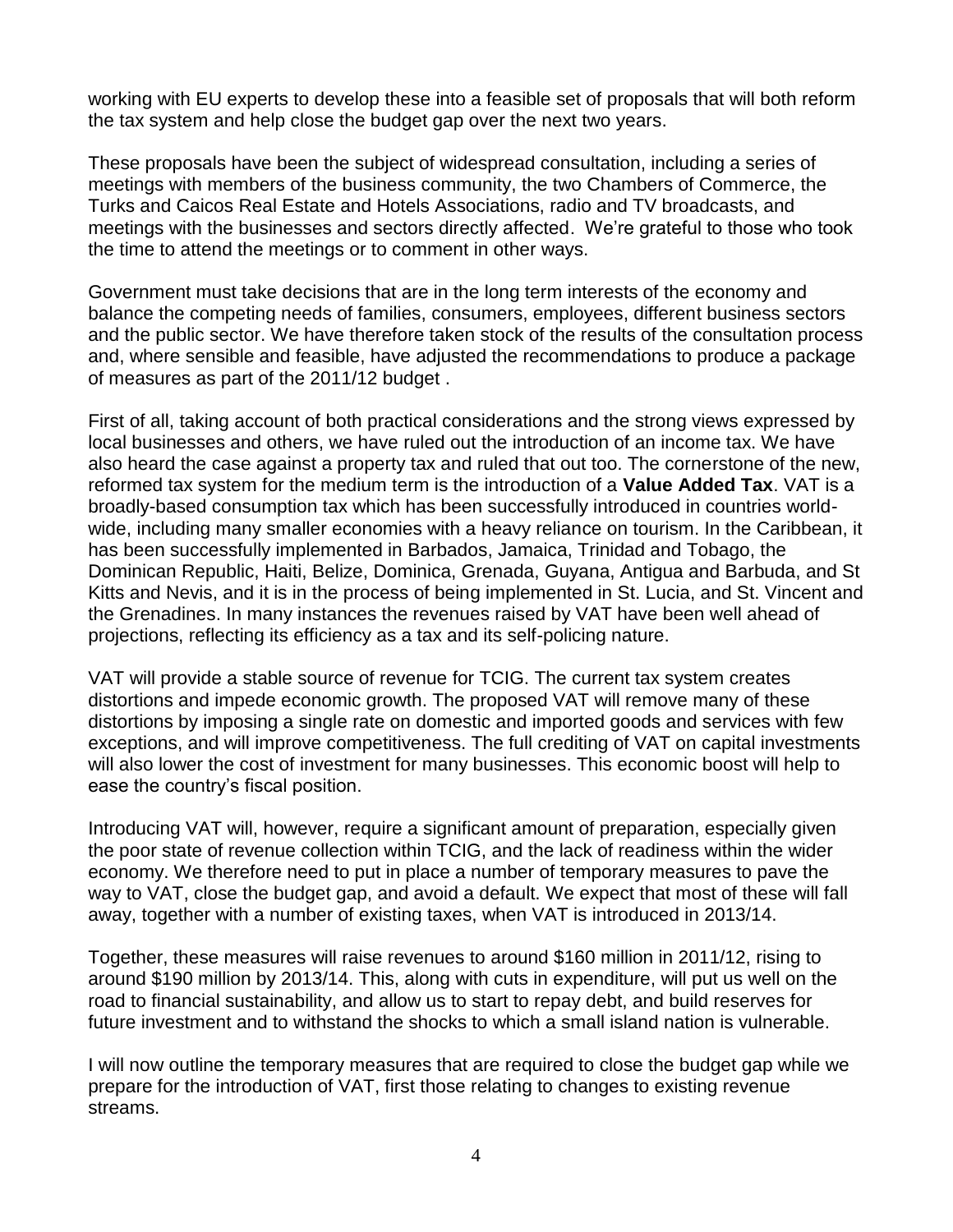The most important of these is the immediate introduction of a 4% **Customs Processing Fee**, which will apply to all imported goods and importers. This will boost TCIG's revenues by an estimated \$12 million in 2011/12, and will have the advantage of including imports that are currently covered by exemptions and concessions, so that the cost is shared as widely and as fairly as possible. The only exception to this will be goods imported by InterHealth Canada; the structure of this contract means that TCIG currently pays for services on a cost-plus basis until a review is carried out in time for financial year 2012/13, and adding the Customs Processing Fee to InterHealth's costs will lock the extra costs into TCIG's budget for the length of the contract.

Introducing a Customs Processing Fee also preserves the changes to the import duty tariff that were introduced last year to simplify the tariff structure and improve administration, and to provide some help to lower income families and small businesses. It is important to note that, even with the new Customs Processing Fee, import duties on a wide range of essential goods will still be lower than they were in 2009/10. We strongly urge those who have not yet done so to pass on the benefit of this overall reduction to their customers.

The system of import duties has been undermined by wide-ranging concessions and exemptions that were granted in the past, which reduce the effective duty rate significantly. We will carry out a thorough review of these during 2011/12 with the aim of ensuring that they are being properly exercised, and where possible we will remove them unless they contribute materially to improved social and economic welfare that would otherwise not occur, in line with the new Encouragement of Development Ordinance.

We will also make changes to the system of **work permits** to raise revenue and to make it fairer and more effective. Work permit fees are complex, with the list of different occupational categories running to 35 printed pages. They are therefore open to significant error and manipulation. In addition, the fees themselves have not been increased since 2001. It is clear that there is still much work to be done to create a system that is more transparent and simpler to operate, delivers the skills the economy needs, and allows skilled labour to move freely between the available jobs. In the meantime there is scope to improve the working of the current system.

We will continue to investigate the feasibility of moving to a percentage-based fee system, collected monthly, as recommended by the consultants; this would raise an additional \$15 million in a full year. In the meantime, we are proposing to radically simplify the employment categories under which work permits are issued and to raise the fees with effect from 1 September 2011, leading to part year revenues of \$5.2 million in 2011/12.

Most other **fees and charges** have not been increased since 1996. In real terms they have been eroded by around 35%, and this has also contributed to the widening gap between spending and revenues. We will therefore restore this loss of revenue by increasing fees and charges broadly in line with inflation, but at the same time simplifying and improving administrative efficiency to reduce unnecessary burdens on business.

The largest category of fees relates to **business licensing**. Responsibility for administering these will move to TCInvest from 1 July 2011, in line with our aim of developing a system of one-stop-shop advice for those who want to invest and do business in TCI. This will enable us to bring together business licensing with the provision of business advice and support and, in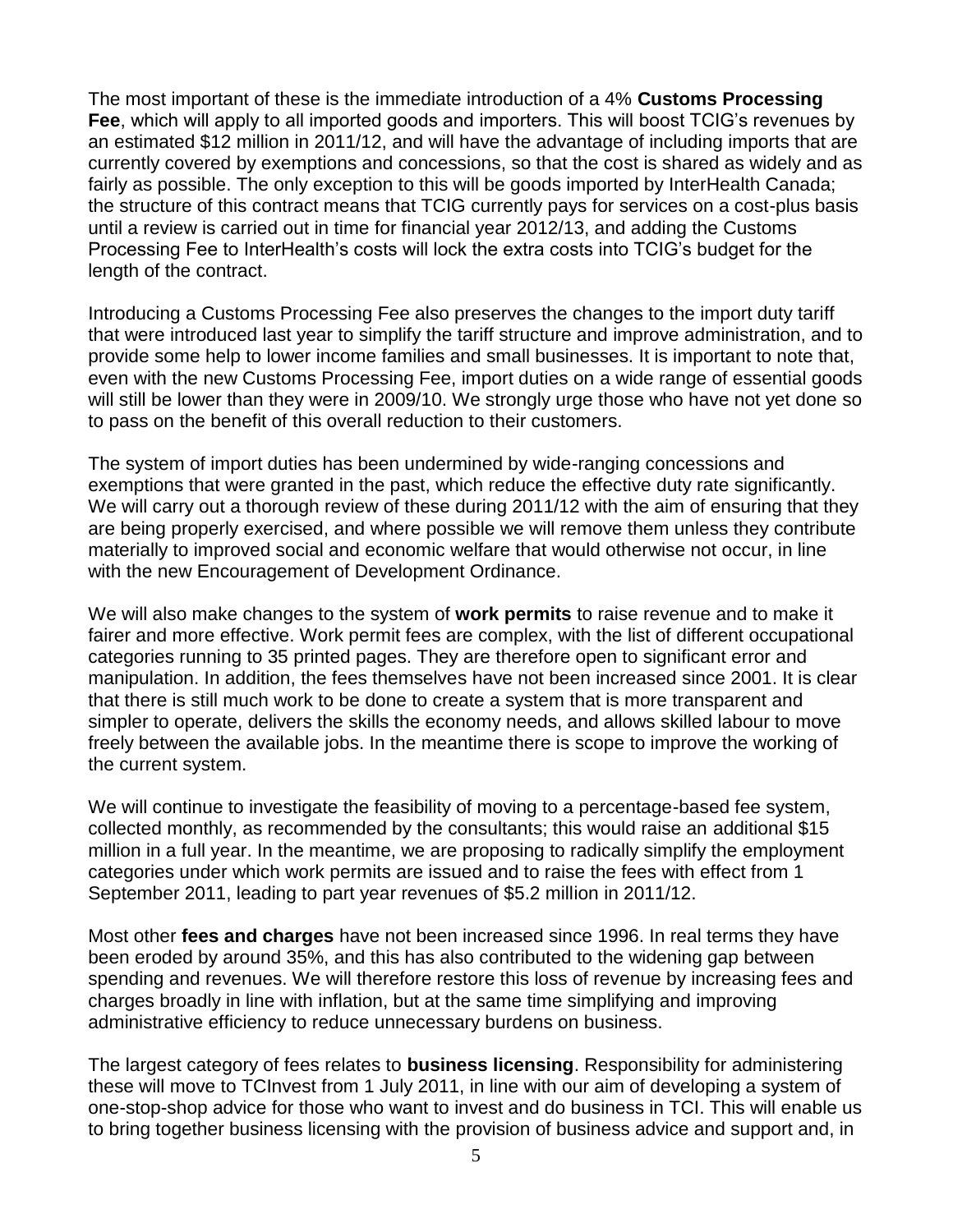due course, the administration of other Government services such as work permits and other regulatory requirements.

As with work permits, the structure of business licences will be reviewed and simplified by TCInvest as part of our objective to simplify processes and regulation; in the meantime all business licence fees have increased by an average of 35% from 1 April 2011, and all renewals for 2011/12 must be completed by 30 June in order to allow a smooth handover of responsibility from TCIG to TCInvest. This will raise additional revenue of \$1.9m this financial year.

A range of other fees and charges will also be increased, including **vehicle licences and driver's licences,** which will increase by 50% from 1 May 2011; this increase alone will raise revenue of \$0.8 million in 2011/12.

In addition to these increases in existing revenue streams, we will also introduce new revenue measures that will help to close the budget gap and bridge the way to the introduction of VAT by covering sectors of the economy that are currently not subject to taxation. We propose to introduce these measures from 1 September 2011; this will allow the time needed to consult fully with the sectors affected and to put in place proper systems for collection and enforcement.

The first of these new measures is a tax on **electricity**. We have listened to the strong views that were expressed about the original proposal to introduce a 10% sales tax on electricity usage. We have concluded that a carbon tax on electricity generators is a better option, to encourage the generating companies to review their generating efficiency and mix of sources, including from renewable technologies, over time. This also has the advantage that it cannot be passed directly on to consumers, and we will continue to use the regulatory framework to apply downward pressure on electricity costs. This measure will be introduced by 1 September 2011, and is forecast to raise \$1.6 million in 2011/12, rising to \$3.4 million in 2012/13, and will pay for the new waste management programme.

We will also introduce a **water sales tax**. Again, we have listened to the concerns that were raised in consultation, and we have modified the proposal to include a threshold so that most households will not pay this tax. Instead it will be levied only on commercial customers and the largest residential customers, where it will have the effect of encouraging conservation of this scarce resource. This measure will be introduced by 1 September 2011 and will raise an estimated \$0.7 million in 2011/12, rising to \$1.4 million in 2012/13.

Finally, we propose to introduce a **sales tax on financial services and insurance premiums**. The bank tax will be levied on all non interest-bearing services provided by banks at a rate of 10%; it will replace money transfer fees and stamp duty (miscellaneous). The insurance tax will be levied on gross premiums for general insurance with a rate of 2.5%. Life and health insurance premiums will be exempt from this tax. These taxes will be introduced by 1 September 2011, and they will raise an estimated \$2.7 million in 2011/12, rising to \$ 5.7 million in 2012/13.

Together with forecast annual growth of around 4% in the economy over the same period, these measures will raise an estimated \$33.4 million in 2011/12, helping to close the Government's fiscal deficit and starting the much-needed process of reforming the national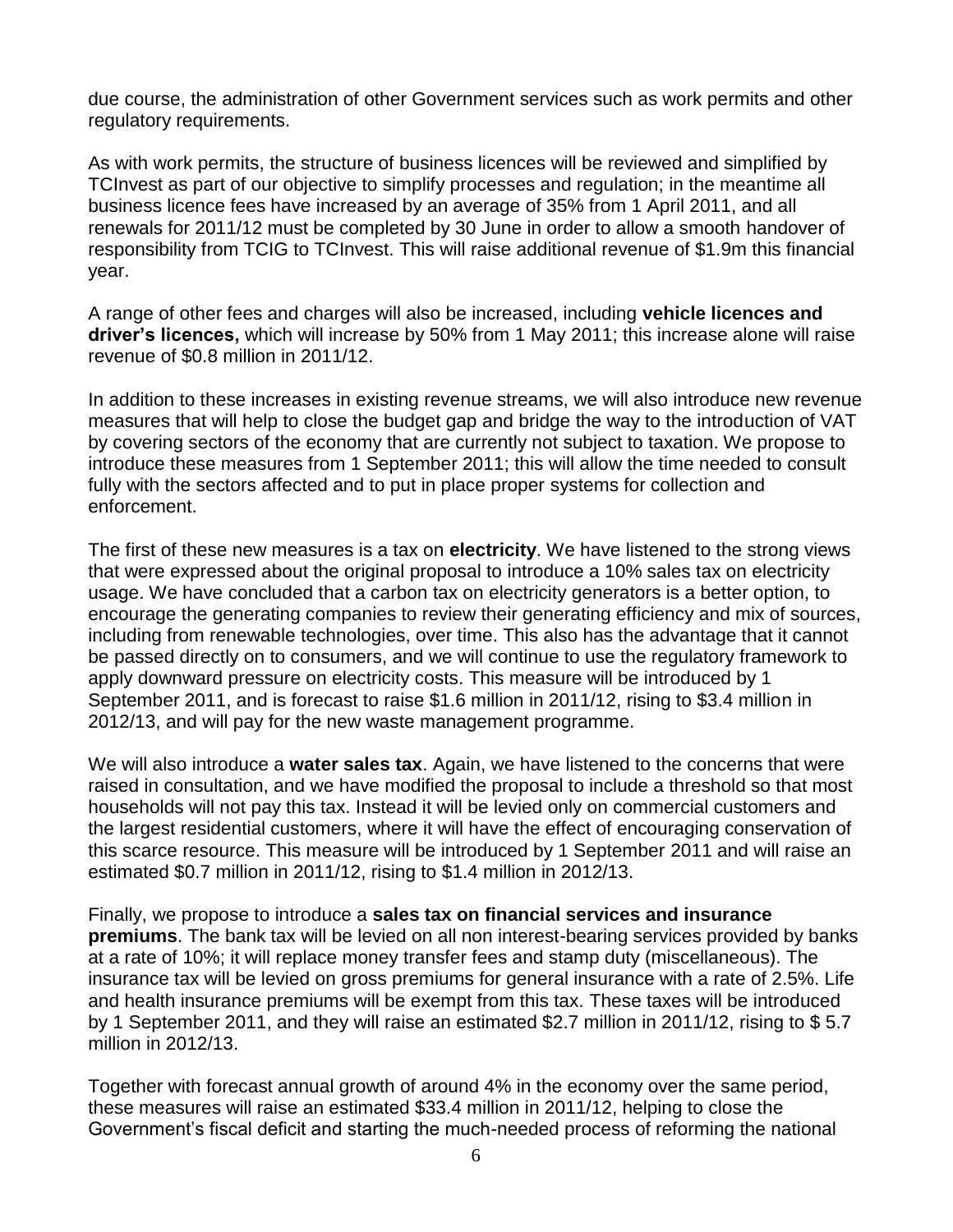revenue system. They will spread the burden of new taxation more widely among the people who live and work in TCI and those who visit these islands, they will protect the most vulnerable, and they will pave the way towards the introduction of a Value Added Tax from 1 April 2013.

At that point, subject to successful implementation of VAT, it should be possible to greatly simplify the entire tax system and reverse the temporary measures being introduced this year. It should be possible to reduce many import tariffs and eliminate a range of other taxes including accommodation tax, telecommunications tax, vehicle hire tax, carbon tax, water sales tax, and bank services/insurance premium tax. This will be a huge leap forward for TCI in developing a modern, stable and efficient tax system which supports economic growth and stabilises government finances.

It is always difficult to predict the performance of new revenue measures in practice. The tax reforms have been modelled as thoroughly as possible by experts, using the best available data from a range of sources, but there is a degree of unavoidable uncertainty about the performance of the economy, particularly given the poor state of information in TCI. We have therefore developed a contingency plan under which we will respond to any shortfall in forecast revenues by increasing the Customs Processing Fee from the initial rate of 4%. Each 1% increase in CPF would raise approximately \$3 million in revenue. We hope that this will not be necessary, but it is vital that TCIG is able to raise enough revenue to produce a fiscal surplus in the year ending March 2013.

We are forecasting growth in some existing taxes such as accommodation tax and import duties due to increases in tourism. The collection of import duties should also increase due to the introduction of ASYCUDA World. This will revolutionize the way in which the Customs Department and the trading community conduct their business by using the latest information and communication technology. Greater reliance will be placed on enhanced techniques for risk analysis, compliance, trade facilitation and post clearance audit. This will speed up the clearance process, simplify procedures, strengthen the enforcement capability, reduce administrative costs and, most importantly, increase revenue.

Prospects for increases in stamp duty are limited due to a continuing decline in real estate activities, but plans to introduce legislation to facilitate fractional ownership of assets in the TCI are intended to increase transactions in the sector as well as visitor arrivals.

Finally, in line with the decision taken as part of the 2010/11 budget, fuel tax will increase by 25c per gallon with immediate effect.

In addition to these measures, we are continuing to explore **new revenue streams**. This year's budget includes \$2 million from new sand mining contracts which are currently being tendered; this is likely to rise to \$3 million in 2012/13, with the potential for more in future years. Sand mining will not be permitted in protected areas, and will be preceded by environmental impact assessments.

On the grounds of prudence we have not included any provision for other new income that may come on stream during the year.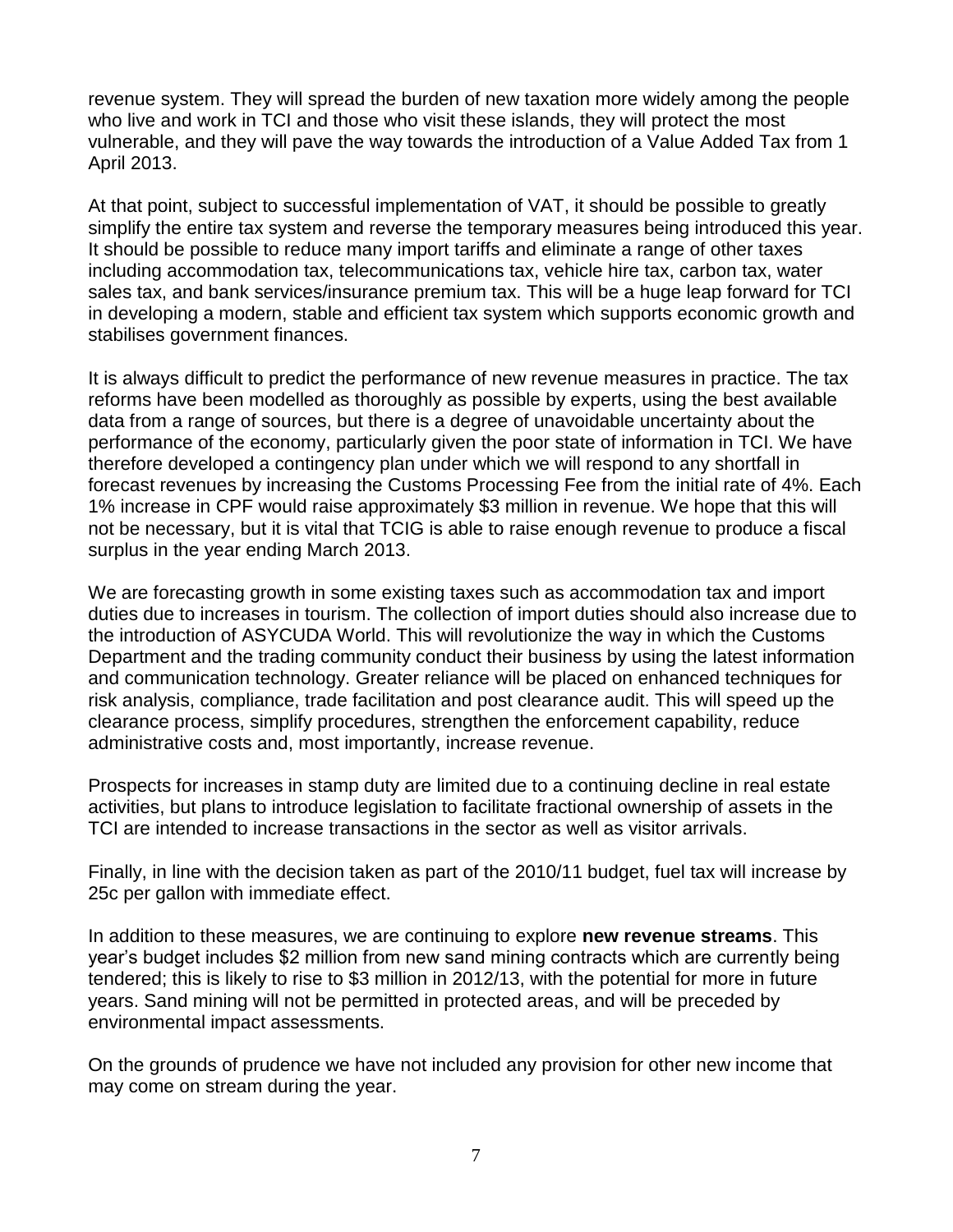As well as reforming the revenue system and increasing revenues, it's also critical that we improve our **revenue administration**. Arrears have increased significantly over the last few years, compounded by poor monitoring and enforcement. This situation was made worse by the Government's inability to pay its creditors on time, leading to a vicious circle of nonpayment and a lack of capacity to enforce debts due to Government. We are now able to pay our bills as they fall due, thanks to the UK-backed financing package, and we will use the opportunity this provides to ensure that all monies due to Government are paid on time and in full.

We will invest in our revenue collection capacity and systems, especially as we implement VAT in 2013. We aim to introduce a single Revenue Authority for TCI, bringing together responsibility for all revenue collection and enforcement activity to reduce costs and increase effectiveness. With this in mind we have requested assistance from the IMF's regional centre of expertise, CARTAC, who are undertaking a fact-finding mission to TCI this week. We hope that this will provide the opportunity to learn from other Caribbean nations who have faced similar challenges, and to share experience, skills and expertise. This initiative has the potential to develop new, highly skilled jobs for the right people, in line with the wider civil service reform objectives.

#### **Expenditure measures**

As well as reversing the steep decline in TCIG's revenues and reforming the revenue system to make it more stable and efficient, we also need to tackle the rapid and unsustainable growth in public expenditure that has occurred since 2002. Some success has been achieved, but the crisis in the public finances means that much of this has been done on an ad hoc basis, making the savings that are easy to achieve rather than those that will lead to more effective, efficient and sustainable public services for the future.

**Staff costs** are by far the biggest element of TCIG's expenditure, at around \$70 million in 2010/11. These costs have fallen from \$88 million in 2008/09, due to controls on recruitment and the 10% pay cut imposed in May 2010, which helped to keep the public sector from collapse. We now need to start the hard work of reforming the civil service to ensure that it's fit for purpose, that it's able to deliver the services needed by a modernising economy and expected by residents and those who visit and work here, and that it offers rewarding jobs and career opportunities for public servants.

We have recently started a process to reform the public service by reviewing the way in which Ministries do their work and the resources they use, and making adjustments to improve the structure of the organisation and the jobs people do. We aim to build a public service that is smaller and stronger, with high standards and greater accountability to the people of TCI, with the right incentives for staff to do their jobs well and greater opportunities for fulfilling work and career progression.

This will mean staffing changes, and some staff may need to move between Ministries and Departments to ensure that essential posts are filled. Some jobs will have to go, in line with the widely-accepted target to reduce the cost of the public service, but we will work to find alternative employment opportunities for staff, and we will provide assistance for the people affected by these changes.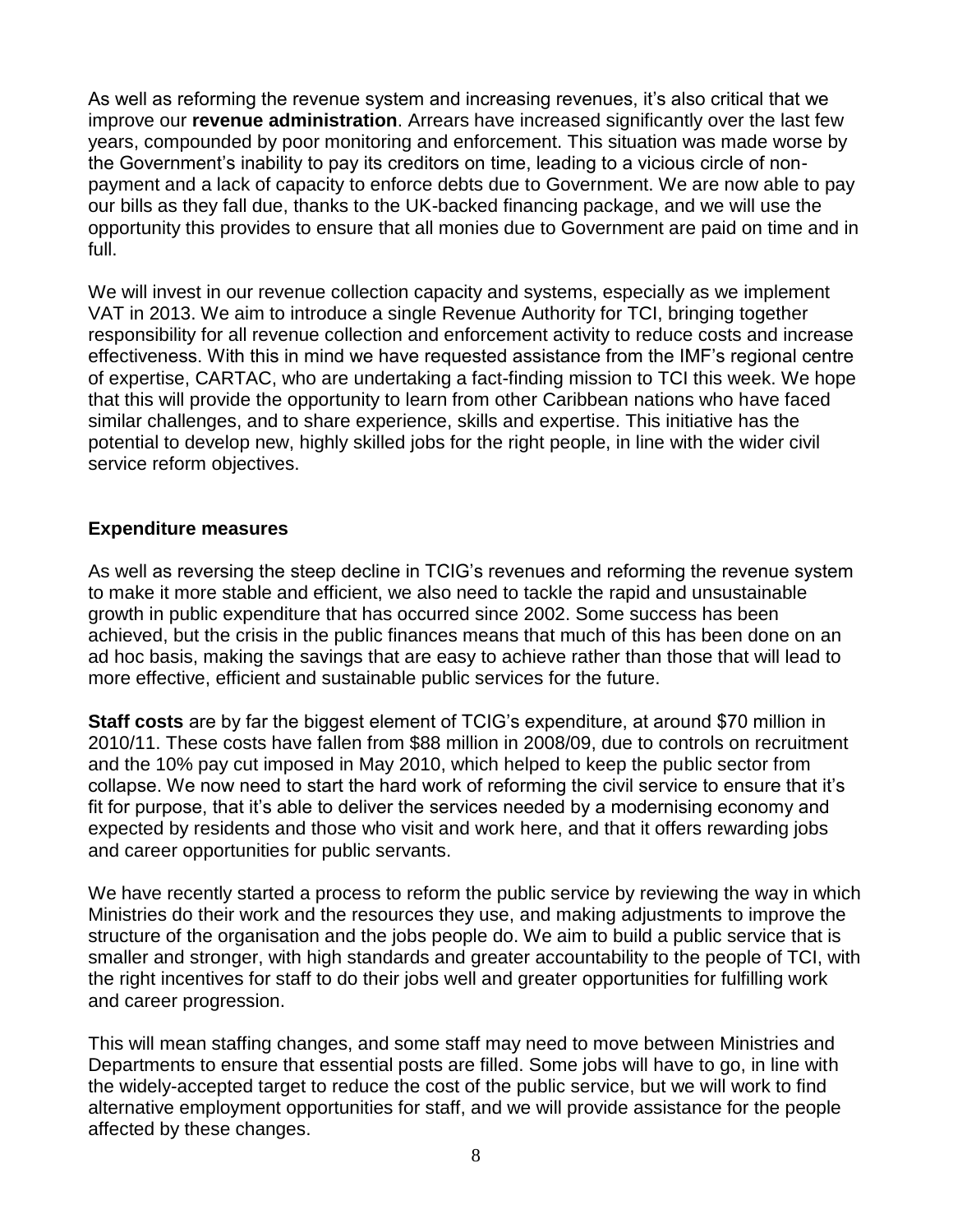We are very grateful for the offers of support we have received from our partners in the private sector as we begin this process, and we will work with them to manage the transition as well as possible by sharing expertise, information and resources. This has the potential to provide a further boost to the economy by releasing resources to more productive uses and providing alternative career paths that are both challenging and worthwhile for public servants.

Achieving this won't be easy, especially against a background of very tight financial resources, but it is essential. Last year's budget included a target to reduce the cost of the public service by 25% by 2013/14, and we need to continue to make progress towards that target if we are going to remove the spectre of default and keep the burden of taxation as low as practical.

In the meantime the budget for 2011/12 contains measures which will reduce costs by around 10%, an important step toward achieving the 25% target. Much of this will be achieved by applying proper controls over the TCIG payroll.

The Interim Government is committed to ensuring that all public servants receive the pay and allowances to which they are entitled. At the same time we must safeguard the interests of the people of TCI and be equally sure that no public servants receive payments to which they are not properly entitled. We are in discussion with the recently formed Civil Service Association on a number of related issues as well as on the broader reform programme.

The TCIG payroll has been thoroughly reviewed to ensure that all payments are properly made and accounted for. The exercise identified a disturbing number of significant anomalies which have cost the hard working taxpayers of TCI many millions of dollars in unwarranted payments, and caused real unfairness between public servants. These can be resolved by applying existing laws properly and removing inconsistencies. We recognise that many public servants have not benefited from these payments, and we hope that by applying the rules properly we can give public servants confidence that they are being treated fairly in future, while generating significant savings that will help to reduce the need for cuts in the size of the public service.

The most significant anomalies relate to pensions. Some people have been receiving both Government and NIB pensions in full, in spite of the provisions of the existing legislation. In future, people receiving both government and NIB pensions will have their government pensions reduced by the amount of the NIB pension, in line with existing legislation, rather than receiving both pensions in full.

In spite of past practice, people employed by the government on or after 6 April 1992 have no entitlement to a gratuity; the legislation will be properly enforced in future.

Finally, people who retire from the government will no longer be able to draw both a pension and a salary on being re-employed by government.

Other anomalies relate to leave and allowances. Existing provisions in General Orders will be applied to cap the level of accumulated leave at 30 days, and no more than 30 days accumulated leave will be paid when an employee leaves the service. We will put in place a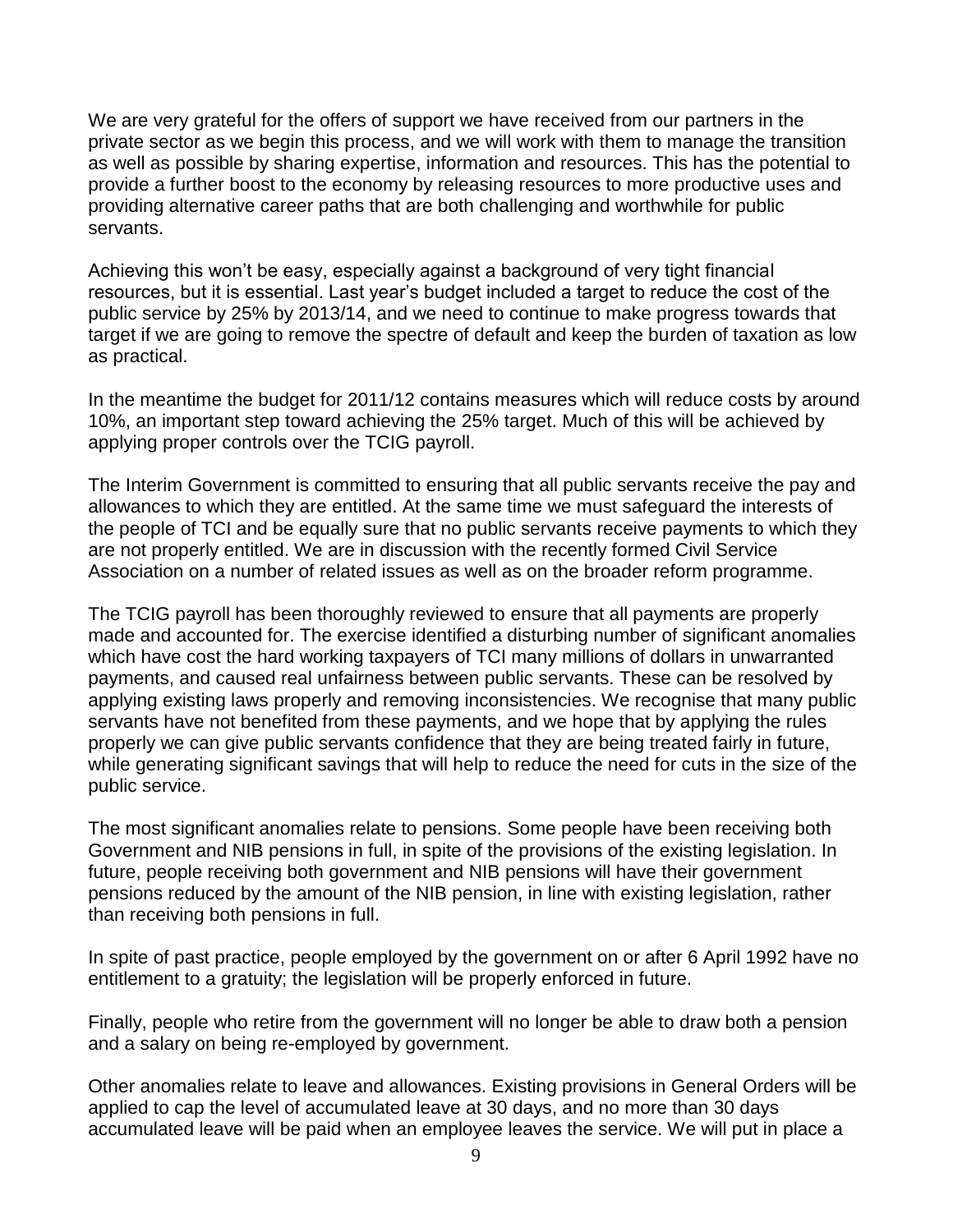transitional scheme which will allow payment for up to 60 days leave where this is supported by proper records. This will be reduced by 2½ days each month until March 2012, when the 30 day rule will be fully enforced. Contract workers will no longer be able to accumulate annual leave to be paid upon completion of their contracts. The 10% reduction in allowances other than housing that was agreed last year will be properly applied, and the arrangements for housing, transport and other allowances will be tightened to ensure greater consistency and transparency.

All of these measures reflect the proper and consistent application of existing legislation and General Orders, and the changes will be implemented as soon as possible.

We are also proposing some changes to the TCIG pension scheme, which is closed to people who joined TCIG after 6 April 1992, in order to increase fairness and affordability. In line with normal practice for non-contributory pension schemes, and on actuarial advice, people employed by the government before 6 April 1992 will no longer be able to convert part of their government pension into a lump sum. We have listened carefully to views from public servants and from the CSA on this measure. We recognise that some have made financial plans based on past practice, so we are proposing transitional protection for those who are already nearing retirement age.

We will legislate to close the gap between the Government retirement age, at 55, and the NIB retirement age, which is 60. To eliminate that gap, the government retirement age will increase from 55 to 60, with transitional protection for those who are already aged over 50. We are seeking to create new legislation to provide a temporary reduced pension to those people employed after 5 April 1992 until they reach the age of 60. This will provide a source of income to those people until their NIB pension becomes payable. Finally, in keeping with actuarial advice, housing and other allowances will no longer be included in the calculation of government pensions.

We fully understand that these are difficult times and so we are making transitional arrangements in a number of cases to ensure that the people affected are treated as fairly as possible. Nor will we seek to recover overpayments, unless there is clear evidence that individuals receiving such payments acted improperly or were clearly aware that they were in receipt of payments to which they were not entitled.

These measures are essential to bring about a more equitable situation and to release scarce funds for use in other areas of government such as education and primary healthcare.

In addition we will further strengthen controls over recruitment, to save money and to lay the groundwork for civil service reform, by eliminating all unnecessary appointments and promotions. We are working across Government to identify the functions and posts that relate to essential public services, and we will freeze recruitment to all other posts until the rightsizing exercise is complete. We will also apply existing controls to the appointment of waged staff to reduce the number of staff and look for efficiencies in the way public services are provided, and we will apply strict controls to overtime payments, which continue to be excessive in some Ministries and Departments.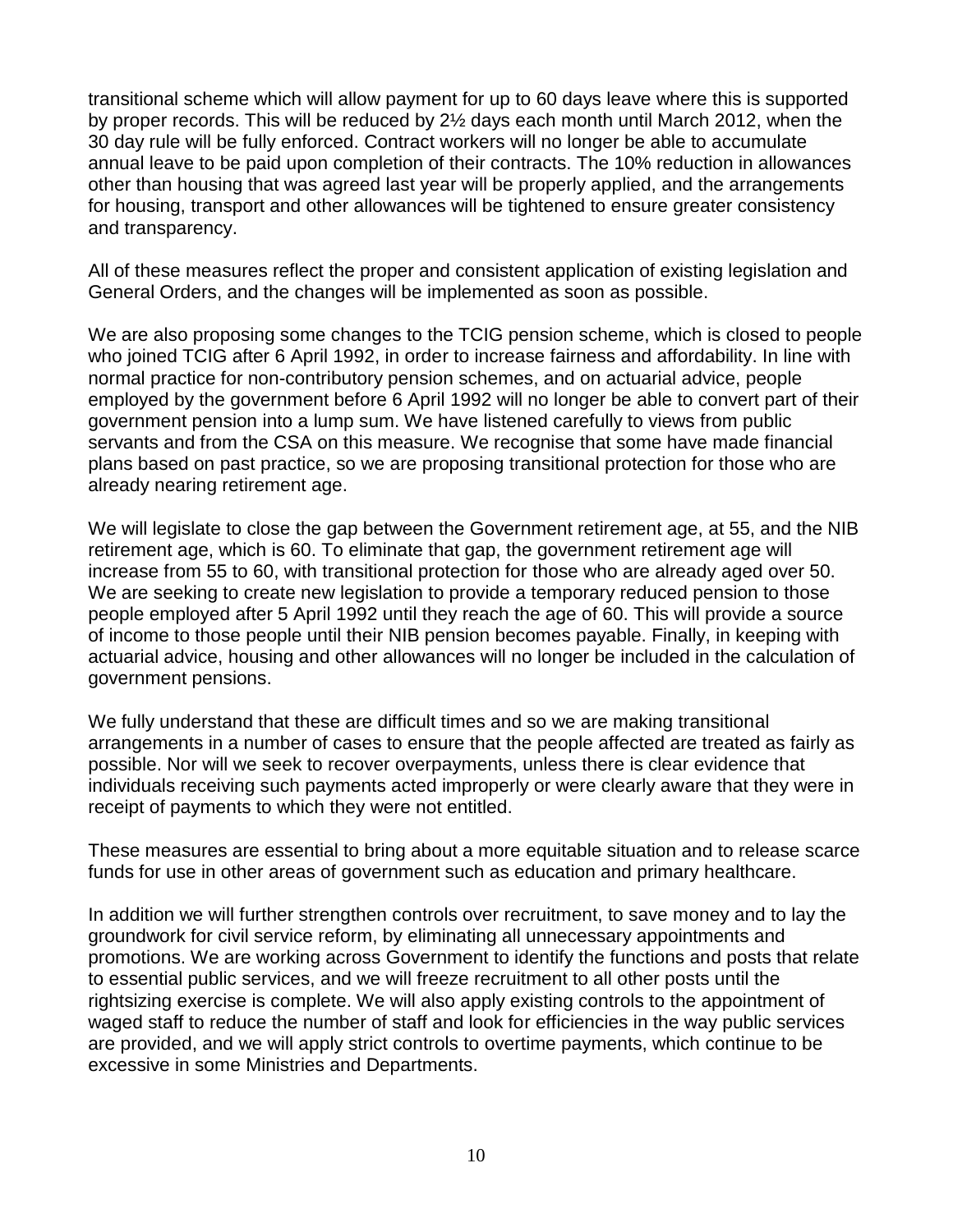Finally, the budgetary pressures mean that we are unable to increase salaries through increments in the next financial year; we intend to review both this and the base level of salaries once TCIG's finances are well on track to achieving a surplus.

We expect that these measures will be sufficient to achieve the necessary savings during the coming financial year. However, we will monitor payroll expenditure closely and, if the necessary savings are not made we will need to take further measures during the year.

**Healthcare** is the next biggest element of TCIG's budget, but there is limited scope to reduce this expenditure in the short term. A new PFI contract with InterHealth Canada, signed by the previous administration, came into effect in April 2010, providing new medical centres on Providenciales and Grand Turk. The contract currently operates on a cost-plus basis; this is due for review later this year, when data on activity and costs will enable us to move to funding based on the number of people entitled to treatment.

In the medium term there is scope to reduce costs through better articulation of healthcare needs by the Ministry of Health in dialogue with InterHealth, using the management information gathered from the two medical centres by the National Health Insurance Board. There is also scope to make better use of the new facilities, for example by bringing in doctors to treat groups of patients here, rather than transporting patients to hospitals elsewhere in the Caribbean or the US for treatment, and by expanding the opportunities to raise third party revenue where TCIG receives 50% of the net profits. The development and implementation of a national Strategic Health Plan and an effective Healthcare Regulatory Authority will be essential in bringing about these changes.

In addition to the cost of the InterHealth contract, TCIG is responsible, through NHIB, for the cost of medical treatment overseas for those patients who cannot be treated within TCI. This is an area of high cost and risk, since one serious road traffic accident victim can cost more than a million dollars to treat. These costs are the subject of a reinsurance scheme negotiated by the NHIB which limits the risk to TCIG, but this area needs to be kept under close review and reserves need to be built up over time to mitigate the risks inherent in an insurancebased healthcare system, especially with the significant increase in the qualifying population since contributions began in November 2009. The NHIB is reviewing how these pressures can be managed, and we have asked them to keep TCIG informed of developments.

I will now turn to TCIG's **statutory bodies.** Subventions to statutory bodies account for almost \$11 million of TCIG direct expenditure in 2010/11, and their total expenditure amounts to substantially more. Although some statutory bodies carry out important functions of government, their number and cost is high for a country the size of TCIG, and their current configuration and governance represent significant risks.

TCIG currently has insufficient oversight and control of the finances of its statutory bodies. It's important that they apply the same standards of financial discipline expected of TCIG itself, and exercise proper control over their revenues and expenditures, but this isn't always the case. For example, statutory bodies were asked to reduce their expenditure and salaries by 10% in 2010/11 but only three did so - TCInvest, the Cultural and Arts Commission and the Community College - while the Tourist Board carried out a major downsizing exercise which reduced its staffing by over 50%. The remainder appear to have continued spending at or above their original budgets, in many cases overspending their subventions and building up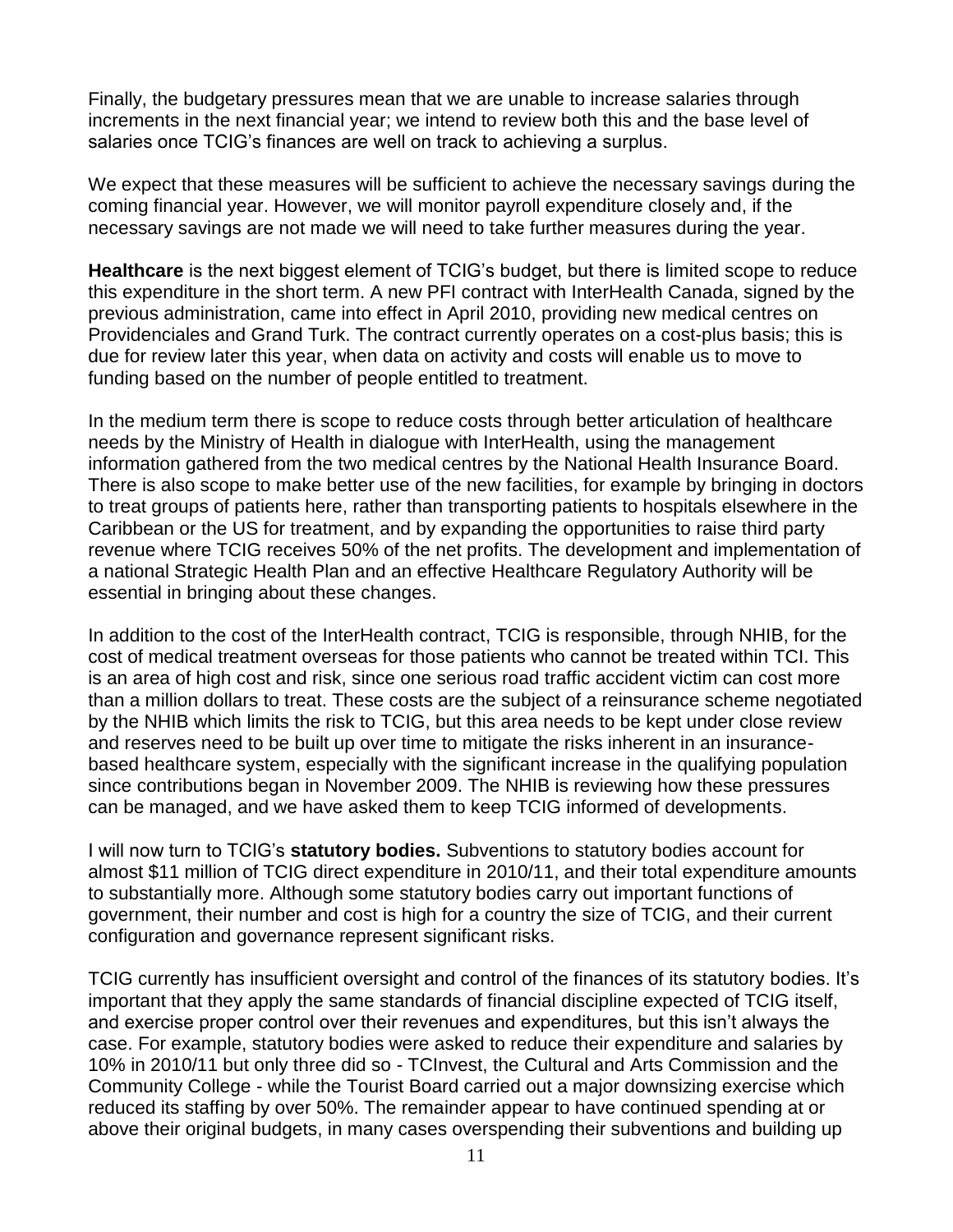significant liabilities which ultimately fall to TCIG if they cannot be met from other funding sources.

In addition, some statutory bodies collect significant revenue on behalf of TCIG, but we do not have sufficient oversight to be sure that these funds are being managed in the best interests of Government as a whole, or that the appropriate amount is being collected and returned to TCIG for investment in other public services. This has a significant impact on TCIG's ability to set and meet priorities for public services and economic stimulus. Finally, there is a real concern about the strength and quality of governance in some areas, especially since some statutory bodies are responsible for significant investment in major areas of public policy.

We will therefore carry out a fundamental review to reduce the number of bodies and ensure that they are properly aligned with TCIG's overall objectives. We will also put in place a series of immediate measures to monitor and manage their finances to ensure that they remain within their budgets and do not accumulate liabilities that will ultimately fall to TCIG. Together, these measures will generate savings of 25% in 2011/12.

We are also proposing a fundamental review of **scholarships** to support students undertaking higher education. The Interim Government fully recognises the social and economic importance of providing opportunities for higher education to the young people of the Turks and Caicos Islands. But it is vital to ensure that this money is properly and effectively spent. TCI public expenditure on scholarships was \$17 million in 2008/9, and it is expected to be around half this amount in the current financial year. Around 170 students studying overseas were enrolled in the scholarship programme at November 2010.

The Ministry of Finance recently carried out a thorough review of the administration of scholarship funds, with a view to ensuring maximum efficiency in the way public funds are applied to the programme. The review quickly uncovered a range of major failings in the way the scheme was operated, with serious abuses dating back many years.

Among many problems, the review found that over 35% of students were paid more than they were entitled to in their scholarship or bond agreements. There were several examples of students receiving scholarship benefits in excess of \$250,000, when the maximum amounts set out in their agreements were no more than \$50,000 to \$90,000. Almost two thirds of students had been studying, or completed their studies, beyond the scholarship period specified in their agreements. Several students continued to receive scholarship payments for 6 years or more when the periods stipulated in their agreements ranged from 3 to 5 years, and some students continued to receive scholarship benefits for some years after they had completed their studies. Grades were typically provided by students themselves rather than by their educational institution, and some 82% of students had incomplete grade records on file.

We are therefore putting in place immediate measures to improve the management of the programme, and to terminate payments to students who are no longer entitled to them. This will have the effect of reducing expenditure to around \$3.5 million in 2011/12.

For future years, we will prepare proposals to replace the existing programme with a new scheme that will focus support on the brightest and best students who would otherwise be unable to access higher education. This will be accompanied by a wider review of higher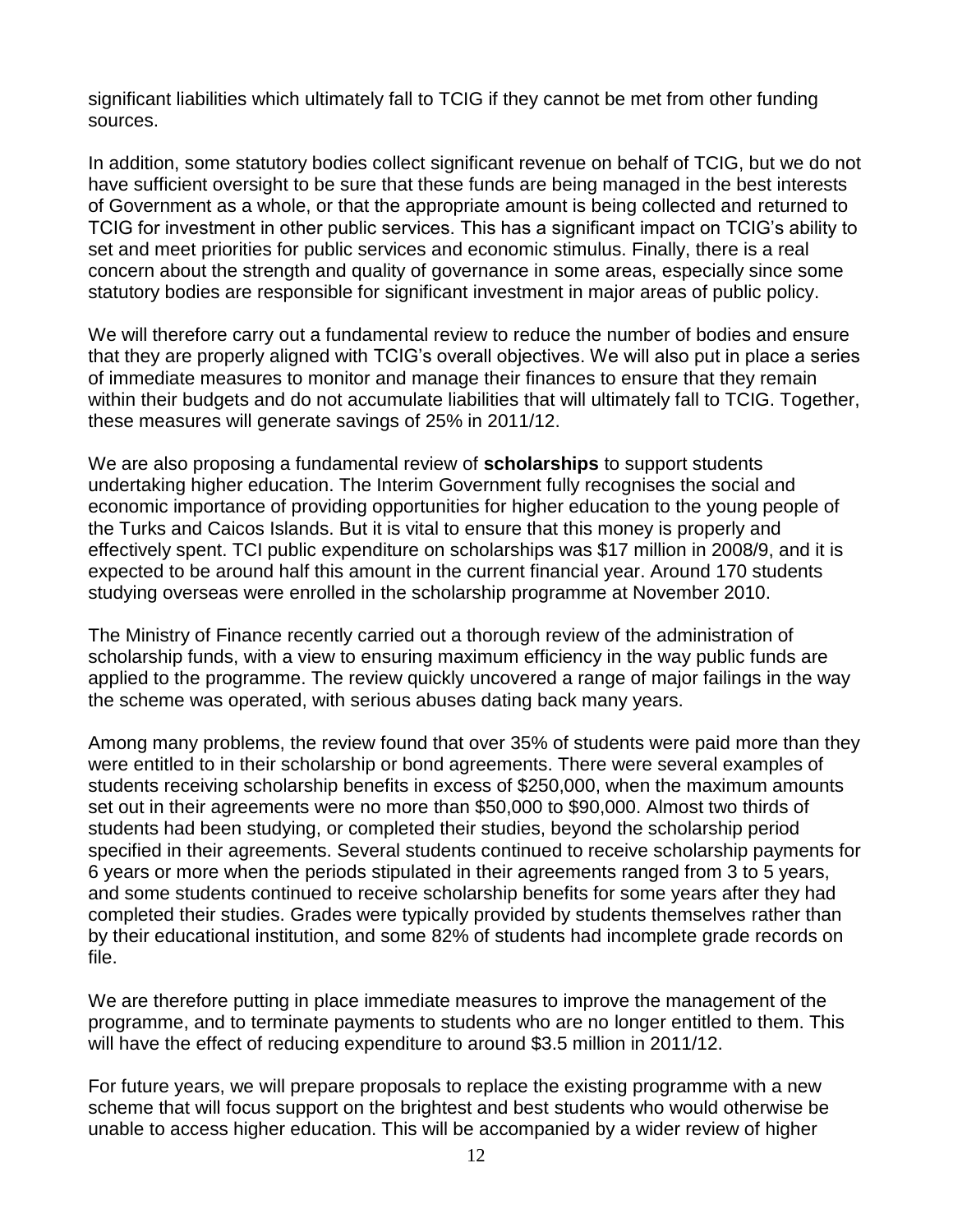education to ensure that best use is made of the educational opportunities provided by the Turks and Caicos Islands Community College, and that educational support is more closely tied to the needs of TCIG and the wider TCI economy.

During 2010/11 the Ministries of Works and Finance undertook a **rent review** exercise. The actions arising from this review include the cancellation of some leases, negotiated reductions in others, and consolidation of government offices together with relocation to lower cost landlords. This should result in cost reductions of at least 10% during the year, with a target rent reduction cost of 25% by 2013/14.

A review of **welfare programs** has been undertaken to eliminate abuses and ensure that the criteria for these programs are met. This should result in reduced costs. We will, however, continue to monitor welfare programs to ensure that vulnerable people have access to assistance.

We are also carrying out a series of good housekeeping measures to cut TCIG's operational costs and protect essential spending in other areas. Expenditure on **utilities** and **communications** has been out of control in recent years. Bills have not been entered onto the financial system by Ministries and Departments, there has been no proper reconciliation of bills received and payments made by the Ministry of Finance, and significant arrears have built up. In the case of communications, the situation has been further complicated by a failure to properly account for telecommunications taxes and licences due from the telecoms providers. Resolving this has required a great deal of time and effort, and has resulted in the payment of arrears to utility providers amounting to \$4 million during 2010/11. We now have a clear picture of expenditure going forward, which is factored into the 2011/12 budget. In addition, we will carry out spending reviews of both utilities and communications, to ensure that we are only paying for necessary services and that we are negotiating the best possible deals for TCIG and its taxpayers.

We are also continuing to reduce the costs of local and international **travel**, through applying rigorous controls to ensure that only essential travel is undertaken, and through a new subsistence policy to reimburse only reasonable costs incurred.

Finally, we will undertake a wide-ranging review of TCIG's **procurement** practices. Our initial investigations suggest that there is scope to make significant savings through better planning, aggregation and tendering of purchases.

#### **Investing in the future**

All of the measures outlined so far will have the effect of reducing TCIG's expenditure to bring it in line with likely revenues, stabilise the financial position, and allow us to start to build reserves for the future. It is clear, however, that we will also need to find funding to allow us to develop capacity in some areas of the public service, to meet the costs of civil service reform, to provide some economic stimulus, and to invest in achieving the milestones that will allow a date to be set for elections.

The budget therefore contains a provision of \$8.6 million that can be made available for these priorities, subject to satisfactory growth in revenues and to the submission and approval of a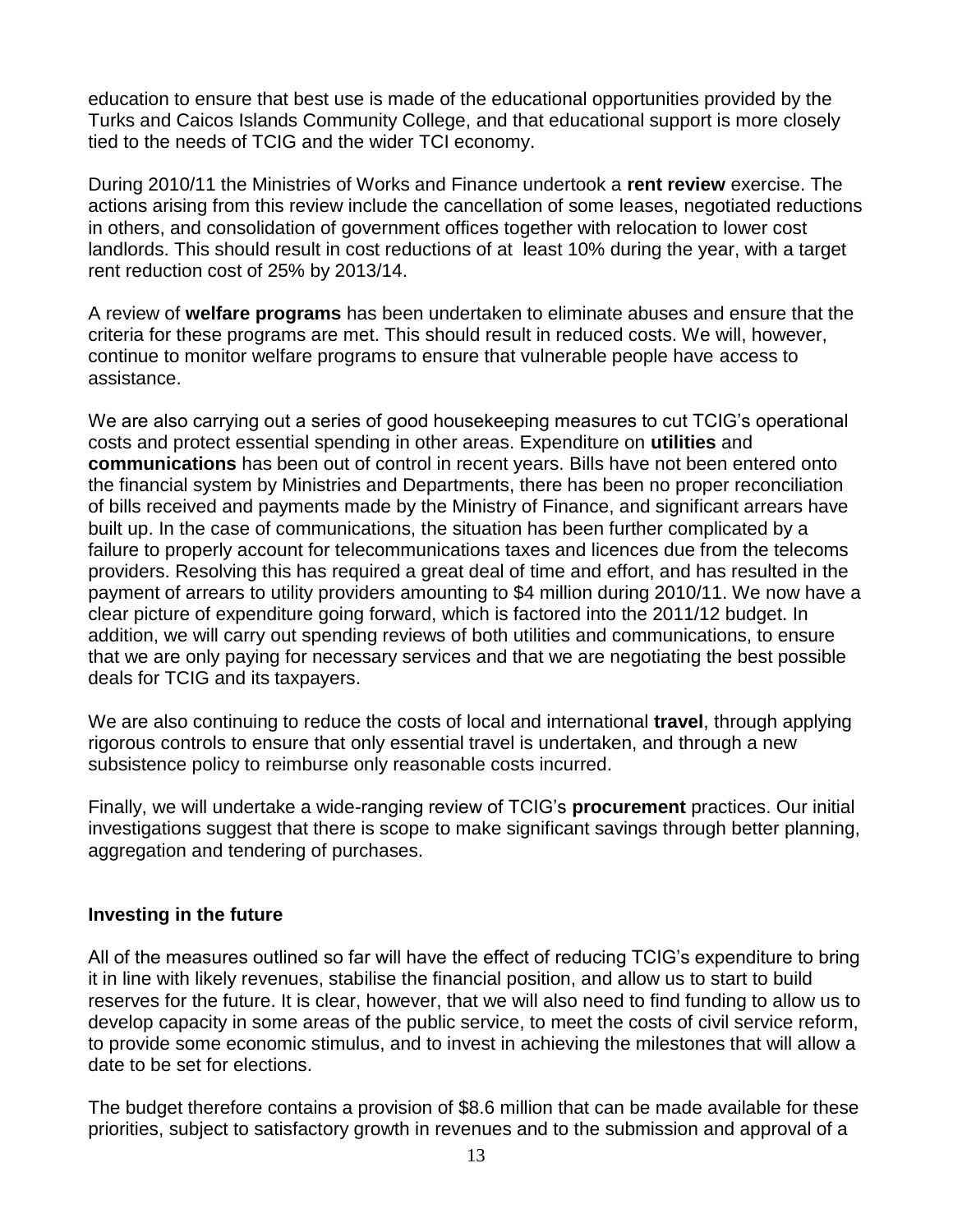robust business case. Provision has already been made within the budget to strengthen the judiciary, the Integrity Commission, and the AG's Chambers. This investment will enable us to reach the milestones by supporting the introduction of the new constitution; strengthening the criminal justice system; and investing in economic activity in under-developed sectors such as agriculture and fishing. It will also provide some funding to strengthen critical public services while the rightsizing exercise is underway, and to help civil servants to make a successful transition into new forms of employment where that is the best option for them and for TCIG.

The budget also includes a contingency of \$5m to help cushion the effect of the shocks that a small island economy is prone to. It's essential to have such a cushion, to avoid the Government's finances being blown off course once more; if it is unused then it will be available to start to build reserves for the future, an opportunity that has been squandered over the last few years.

Building reserves in this way will be essential to allow TCIG to start to repay its debt and to invest in the development of infrastructure and strong public services.

## **Capital programme**

The gravity of TCIG's financial situation means that the scope for capital expenditure will be extremely limited for the next three years. Existing commitments for 2011/12 already total \$6.4 million. Of this, \$3.1 million will be met by funding from the Caribbean Development Bank, the European Union and the Department for International Development, while \$3.3 million remains to be met from TCIG's resources.

Some high priority projects do not yet have funding, including the rebuilding of Ona Glinton Primary School, the repair of the causeway between North and Middle Caicos, and improvements to the airport at South Caicos. Capital spending, if carefully prioritised and well managed, can also provide much needed stimulus to the economy of the Turks and Caicos Islands.

It is likely that some further capital expenditure will be needed in order to continue to provide essential services. Fuel tax receipts, which have been used to fund capital expenditure in the past, are forecast to raise \$6.24 million in 2011/12, taking account of the increase from 25c to 50c which was agreed last year. At this stage we are seeking to appropriate \$7.2 million for capital expenditure, which includes a provision of \$0.8m for new projects. We will seek approval for new commitments against the provision during the year, on the basis of full business cases. If fuel tax receipts meet the forecast we will have a further contingency of \$2.1 million; in this event we will come back with a further appropriation request.

We will continue to seek additional funding from our partners, including the Caribbean Development Bank and the European Union, and we will look for other sources of funding including private and voluntary donations to particular projects.

#### **Government debt**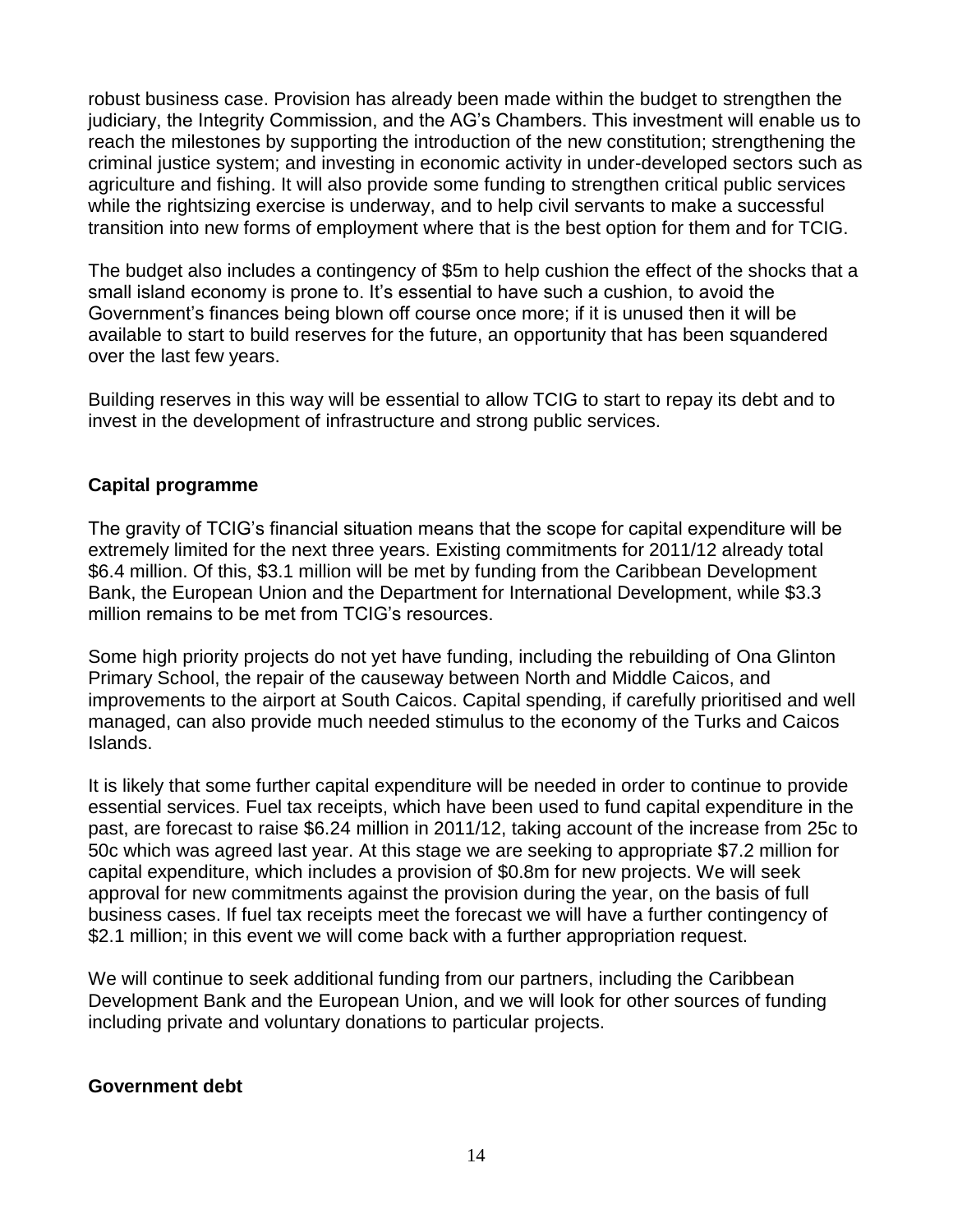Because of the financial mismanagement of the last few years, TCIG debt has soared. Formal debt rose from near zero in 2000/01 to around \$115 million at the start of 2010/11; much of this was at very high interest rates, including the Consolidated Loan, negotiated last year, at 5% above LIBOR. In addition around \$40 million was owed to TCIG's creditors, many of whom were local businesses who suffered hardship as a result of long overdue payments. Total borrowing will peak at around \$260 million, allowing us to refinance TCIG's debt at much lower cost, and providing enough money to cover the deficits that will continue into 2012/13 even with new budget measures.

With the support of the UK Government guarantee, TCIG's debt has now been refinanced at much lower rates, providing significant savings in debt service costs for the duration of the guarantee. This provides an immediate boost to TCIG's finances, releasing money for other, more productive purposes. The level of Government debt is, however, extremely high for an economy the size of TCI, and it is essential that we manage our finances so that we can not only achieve a surplus in 2012/13, but also start to build reserves that will allow us to start to pay down debt, establish a contingency for unexpected events, and invest in infrastructure and other services for the future.

### **Financial management**

Setting a budget is, of course, only the first step in restoring financial stability to the Government of the Turks and Caicos Islands. We also need to exercise proper financial management in order to exercise control over revenue and expenditure, monitor performance against the budget, and report the results clearly, openly and regularly. We have already made progress with this, and we intend to report financial performance to the Advisory Council and Consultative Forum on a monthly basis from the end of the first quarter of the financial year. This information will be publicly available, as a basis for greater accountability to the people of the Turks and Caicos Islands.

We are also making preparations to bring the backlog of financial accounts since 2006/07 up to date, so that we can produce audited financial statements and fulfill our obligations to be accountable to the people of the Turks and Caicos Islands.

Ladies and gentlemen, I hope this statement has given you a clear picture of the most significant elements in the budget of the Turks and Caicos Islands Government for 2011/12, and of our commitment to achieving a fiscal surplus by the end of 2012/13 as set out in the milestones. These essential corrective measures will be difficult to achieve. But the previous administration left us no alternative, and we have worked hard to ensure that the impact of the fiscal measures is spread fairly and that we can look forward to a sustainable future for the Turks and Caicos Islands.

In concluding on behalf of colleagues and advisers within the Ministry of Finance I would like to record our appreciation to HE The Governor, the Chief Executive Officer, Members of the Advisory Council and the Consultative Forum, Permanent Secretaries, Heads of Department, staff from Statutory Bodies, advisers and consultants, members of the business community and others in the private sector, and people throughout the TCI for all of their inputs to refining the proposals that form part of the 2011/12 budget.